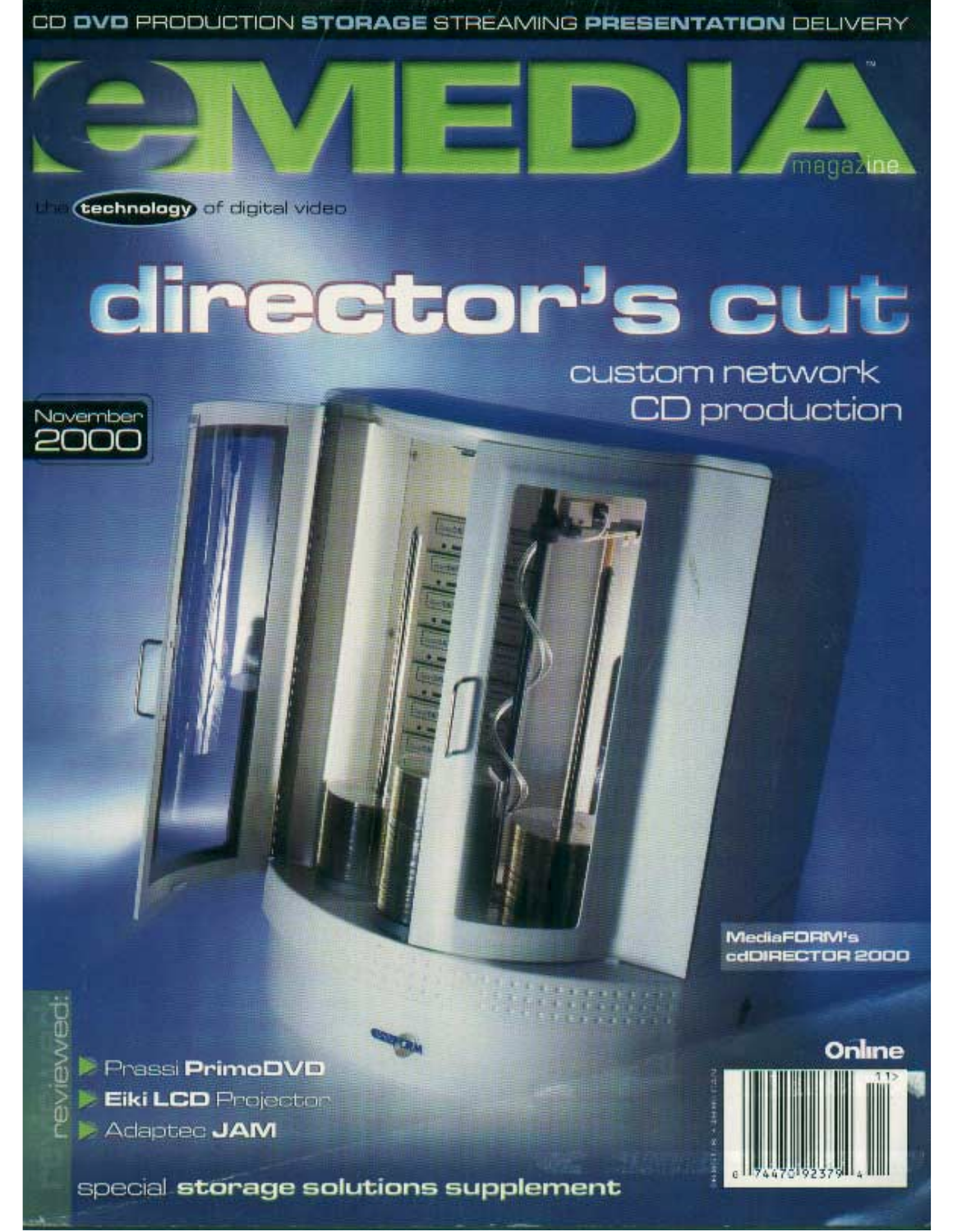



search Search this site: searchAdvanced Search

## **Staking and Making a Market, the Old-Fashioned Way**

#### **Marla Misek**

MARCAN has the solution.

current issue Features, Reviews, and Columns



buyer's guide The leading source for electronic media producers and users. Used to locate products and services from hundreds of companies. Click here



### news indices  $\rightarrow$  Conference Calendar The CD Tracker

**CD/DVD-ROM Index** 

 $\rightarrow$  Facts, Figures, & Findings

*November 2000* | Inventing the wheel, splitting the atom, putting a man on the moon...each holds a rightful place among mankind?s greatest achievements. Decades--and even centuries--later, they are talked about, revered, and symbolic of what people can accomplish when they set their minds to it.

In the little slice of the world we live and work in, great things happen all the time. Though they may not rank with DNA mapping as life-changing scientific discoveries, they certainly qualify as life-enhancing innovations. First came the CD with its whopping 650MB of storage. Then the Internet appeared with all of its time-sucking, mind-blowing, knowledge-inducing wonder. And, of course, along came DVD. The new frontier of digital technology, as it?s widely touted, is now not only staking its claim on the storage and entertainment markets, but encroaching on the World Wide Web itself.

Known in as WebDVD, Multiplay, or hybrid applications, the DVD-Internet one-two-punch has found its way into commercial and professional markets alike. One variation on the theme comes from iMMERSION New Media, which brought "Event on a Disc" to market in February 2000 following roughly eight months of development. Described by the company as a "hybrid, Web-enabled DVD-Video that combines the rich media content of DVD with the immediacy and transactive nature of the Web," Event on a Disc is a content-delivery vehicle for advertisers and content producers. It?s also what iMMERSION president and CEO Joseph Matheny calls "the equivalent of a narrowcast network for the Internet." Unlike broadcast networks, which, Matheny says, "imply one source signal through which everyone sees the same thing," Event on a Disc offers "a multitude of assets waiting to be used by different users in different ways, based on their unique profiles and specific needs."

Indeed, Event on a Disc?s applications are numerous and its user base diverse. Matheny cites two core user groups among its dozen-plus clients: the entertainment industry (specifically, the music industry) and the corporate market, which includes presentation and distance learning segments. Company literature identifies six specific applications, which can be combined on a single disc, depending on the client?s individual needs. They include film and music, ecommerce, distance learning, epublishing, business to business, and data storage and cataloging.

For clients from the entertainment industry, Event on a Disc serves as a means of delivering event-oriented discs containing music video, hotlinks to record company and band sites, tour dates, and ecommerce opportunities. Clients in the presentation market look to Event on a Disc for capturing key company information (such as a CEO?s keynote at a meeting or intranet content) for delivery to staff or customers. And clients in the distance learning market use Event on a Disc to facilitate online company training and education for both new and veteran staff. Says Matheny, "Personalized advertising, ecommerce, and multimedia delivery are among the key applications we offer" and the most popular with clients.

Perhaps most importantly, Event on a Disc--like DVD itself--is portable. Because